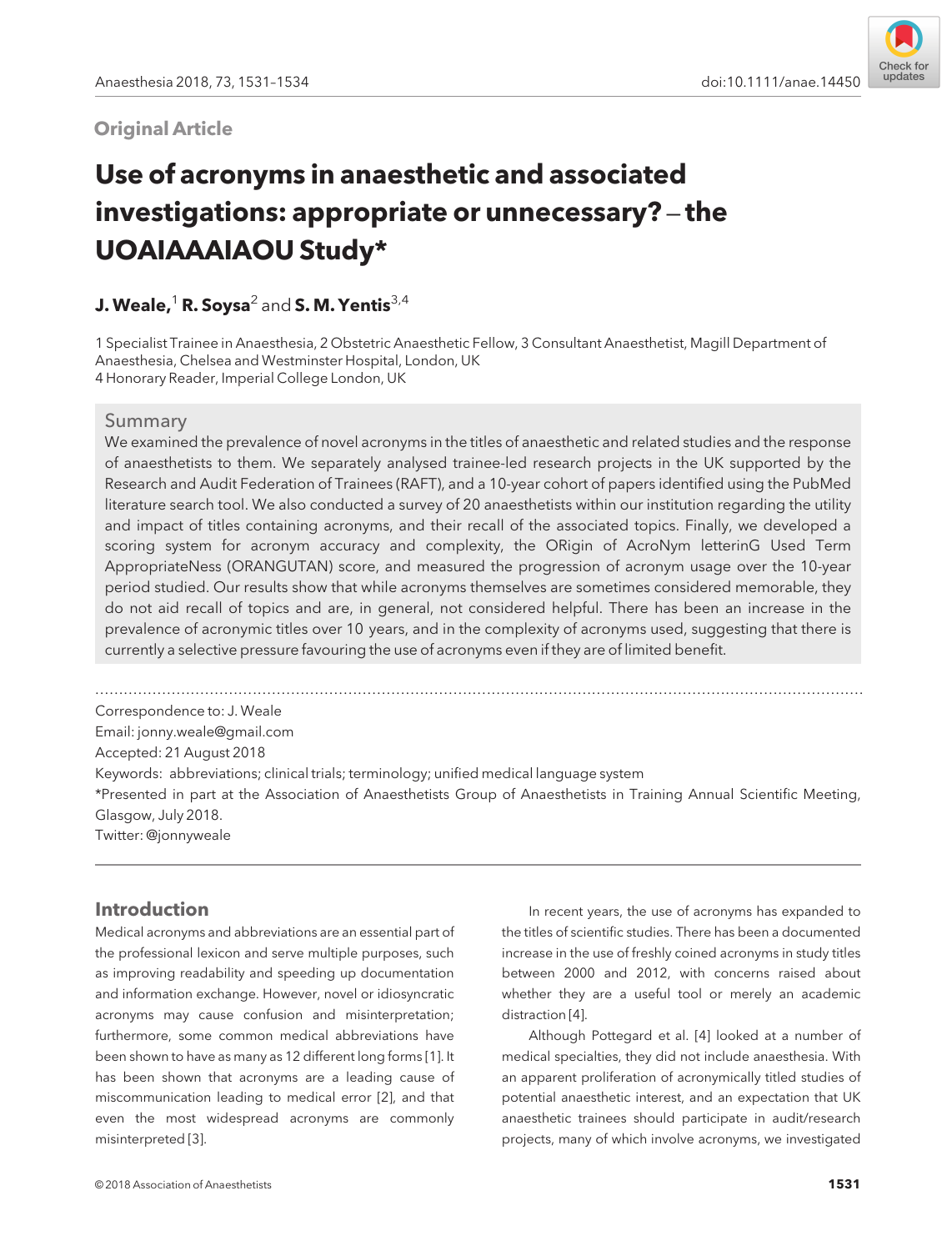the use and usefulness of acronyms in anaesthesia-related studies.

#### Methods

There were three parts to our study. First, we accessed the project pages of all 19 of the anaesthetic trainee networks (TRNs) associated with the Research and Audit Federation of Trainees (RAFT; see<https://www.raftrainees.com/>), on two separate occasions, and extracted the titles of every study resulting in a conference presentation or publication. We recorded whether the studies were single- or multicentre, and if the latter, how many TRNs participated in the project. We also analysed each title for the presence of a novel acronym.

Second, after reassuring potential participants about confidentiality and freedom from coercion, we surveyed 10 consultant anaesthetists and 10 trainees in our department (this was exempted from requiring Health Research Authority (HRA) ethical approval by virtue of its status as a staff survey), to ascertain their views of the use of novel acronyms in study titles. We selected the five most collaborative studies from the first phase of the study and assessed the participants' recognition and recall of the acronyms and the study topics.

Third, we performed a PubMed literature search using the search string 'anaesthesia AND (study[ti] OR trial [ti])', filtered by English language and restricted to the last 10 years (July 2008–July 2018). Although acknowledging that this may not have identified all acronymised studies, our main aim was to identify those studies with, for example, 'the XXX trial' or 'the XXX study' in the title. We excluded studies involving veterinary anaesthesia. The title of every paper was reviewed for the presence of a novel descriptive acronym, and all duplicate entries were removed from the list. We used a modified Delphi technique [5] to create a scoring system for the accuracy and relevance of the acronym used (ORANGUTAN; see Table 1), and applied it to each novel acronym identified. We then assessed the change in the proportion of acronyminical studies, and their ORANGUTAN scores, over time.

Results were analysed using Fisher's exact test or Pearson's regression analysis, with  $p < 0.05$  representing statistical significance.

#### Results

We identified 66 unique projects associated with RAFT, of which 32 (49%) featured a novel acronym. Acronymous titles were more likely in multi-centre studies (11/12; 92%) than single-centre ones (21/54; 39%;  $p < 0.001$ ). The five most Table 1 The ORANGUTAN scoring system for acronym accuracy and relevance.<sup>a</sup>

| <b>ORANG (ORigin of</b><br>AcroNym letterinG) <sup>b</sup> |   | <b>UTAN (Used Term</b><br>AppropriateNess) <sup>c</sup> |    |
|------------------------------------------------------------|---|---------------------------------------------------------|----|
| Letter not the first initial<br>of a title word            | 5 | Topical medical word                                    |    |
| Letter used does not<br>appear in the title                | 5 | Real non-medical word                                   | 5  |
| Unable to work out<br>origin of letter                     | 5 | Not a real word                                         | 15 |
|                                                            |   | Unrelated/confusing<br>medical word                     | 20 |

<sup>a</sup>ORANGUTAN score = sum of ORANG and UTAN scores.

<sup>a</sup>ORANGUTAN score = sum of ORANG and UTAN scores.<br><sup>b</sup>Applied to each letter in the acronym. Total ORANG = sum of scores.

 $c^c$ Applied to the acronym itself. Total UTAN = sum of scores.

collaborative studies were iHypE (10 TRNs), SNAP2: EpiCCS (five TRNs), COMS (five TRNs), SNAP1 (four TRNs) and DALES (three TRNs).<sup>1</sup>

All the anaesthetists were aware of trials using novel acronyms, with most finding them unhelpful (Table 2). Most anaesthetists (12/20; 60%) recognised one or more of the most collaborative studies, but only four of these (20%) were able to identify the topic correctly. Only two anaesthetists were able to guess any of the topics.

The literature search identified a total of 11,898 papers, of which 148 were excluded (veterinary), leaving 11,750 for analysis. Of these, 493 with novel acronyms were identified, of which 145 were excluded as they were either interim papers or a substudy of another acronymerish study (subacronymial), and a further eight were excluded as they were incorrectly classified. This left a total of 340 studies (3%) for ORANGUTAN analysis. The proportion of studies with novel acronyms, and the ORANGUTAN scores, both increased over time (Figs. 1 and 2).

We noted numerous qualitative examples of confusing acronyms, including unrelated studies for which the authors had independently chosen identical acronyms, two substudies labelled with a novel acronym to describe their secondary analyses and one instance where a study group with multiple publications, using the same acronym and dataset, have become confused by their own acronym and started publishing with a different one!

<sup>&</sup>lt;sup>1</sup> \*Intra-operative Hypotension in the Elderly; Sprint National Audit Project 2: Epidemiology of Critical Care after Surgery; Cardiac Output Monitor Study; Sprint National Audit Project 1: Evaluation of patient reported outcomes after anaesthesia; Drug Allergy Labels in the Elective Surgical population.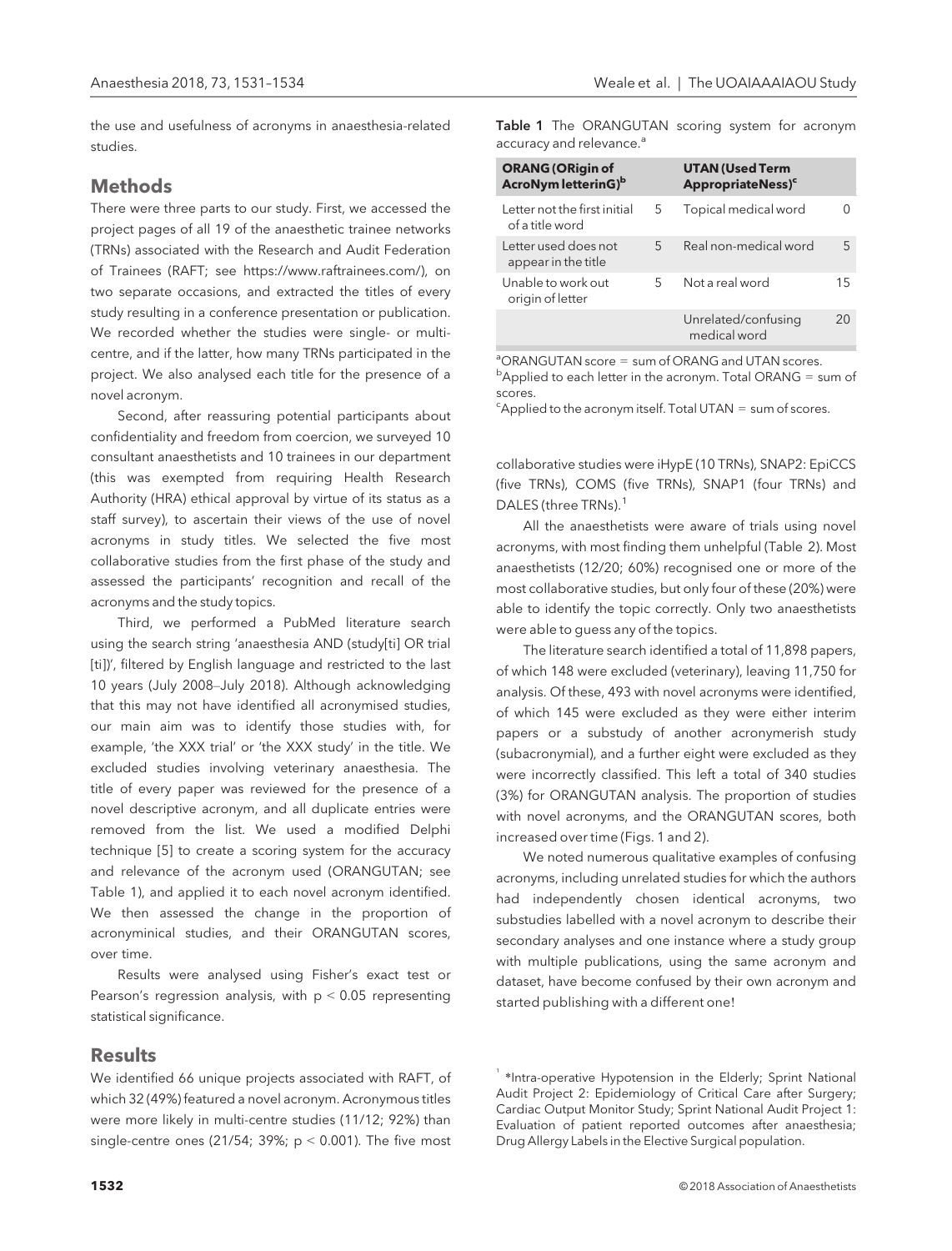#### **Discussion**

Acronyms and abbreviations are an integral part of medical communication, and often serve a useful purpose in terms

Table 2 Summary of responses to the acronymification survey. Values are number (proportion).

| Views regarding acronyms in study titles   |          |  |  |
|--------------------------------------------|----------|--|--|
| Thought acronyms were 'helpful'            | 8(40%)   |  |  |
| Currently involved in research             | 3/8(38%) |  |  |
| Not currently involved in research         | 5/8(42%) |  |  |
| Recognised any of the top five acronyms    | 12 (60%) |  |  |
| Correctly identified any acronyms          | 4(20%)   |  |  |
| Correctly identified more than one acronym | 2(10%)   |  |  |
| Most frequent qualitative remarks          |          |  |  |
| 'Easy recall'                              | 5(25%)   |  |  |
| 'Memorable'                                | 5(25%)   |  |  |
| 'Eye-catching'                             | 4(20%)   |  |  |
| 'Forced'                                   | 7(35%)   |  |  |
| 'Not informative'                          | 3(15%)   |  |  |
| 'Ambiguous'                                | 3(15%)   |  |  |

of improving specificity and speed of communication. However, this must be balanced against the risk of ambiguity and confusion. Our study suggests that the use of acronymisationality is increasing in the anaesthetic literature, as seems to be the case for other specialties [4]. We can only presume that this is in an attempt to catch the eye of potential recruiters/investigators, funding bodies, editors and readers, and to use in publicity during or after the study has finished. It is possible also that with increasing uptake/usage of social media, and limited space, character count or patience for long words and strings of text, the increasing acronymosity we have observed simply represents a need to limit the use of keyboards in general.

The ORANGUTAN scores suggest that the acronyms used are becoming more complicated and fanciful, rather than clearer; this might be because all the good ones have been used up, or because there may be some kind of extrinsic pressure favouring acronym generation (acronymesis [6]). Although some acronyms have been condensed verbatim from the long-form title of the trial, others appear to have required significant monkeying around, with contrived syntax and unorthodox medical terms, apparently



Figure 1 Proportion of studies with a novel acronym, 2008–2018. p < 0.0001 for comparison of the first half of the period with the second.



Figure 2 ORANGUTAN score for acronymidious studies, 2008-2018. Solid line, average score; dotted line, regression line of best fit (R =  $0.6337$ ; p =  $0.036$ ).